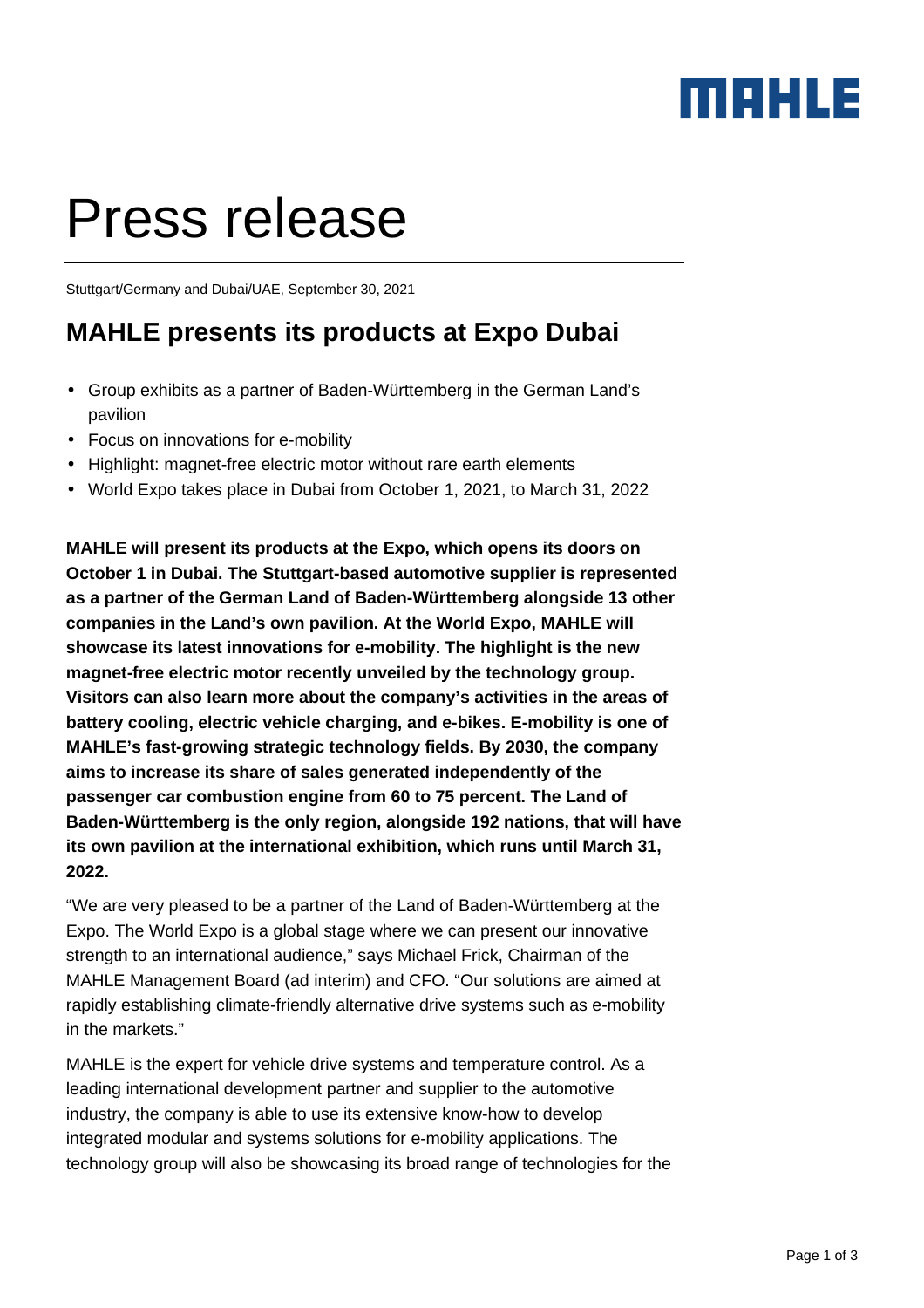## MBHLE

future of mobility, from charging technologies and battery systems to electric motors, at the Expo.

The magnet-free motor from MAHLE represents a revolution in the development of electric motors as it brings together strengths of different electric motor concepts that could not previously be combined. The electric motor concept is not dependent on rare earth elements, making it particularly sustainable and lowcost. It runs wear-free and achieves efficiency levels only seen in the drives for Formula E race cars to date. It can be used in a wide variety of vehicles—from passenger cars to commercial vehicles.

In addition, MAHLE will be presenting an intelligent fast charging system from its corporate start-up chargeBIG with outputs of up to 750 kW, as well as a new battery cooling system that protects the batteries from overheating, enabling fast charging in just a few minutes. Exhibits will also include MAHLE technologies for pedelecs. The Group's particular strength is the use of compact and lightweight rear wheel hub motors, batteries, electronic control units, and other pedelec components that can be integrated unobtrusively into the bicycle. The hardware is supplemented by an integrated connectivity solution featuring mobile and webbased apps.

Copyright: MAHLE GmbH



The new traction motor from MAHLE is wearfree, compact, and not dependent on rare earth elements. This is an enormous innovative leap—comparable to the jump from the intake manifold to direct injection in the gasoline engine.



Immersion cooling shortens the battery charging times for electric cars considerably. To allow for fast charging, the temperature in the battery cell needs to be evenly distributed and must not rise too sharply.



chargeBIG, MAHLE's intelligent charging system, has now been expanded with chargeBIG Power: fast charging posts with outputs of up to 750 kW.